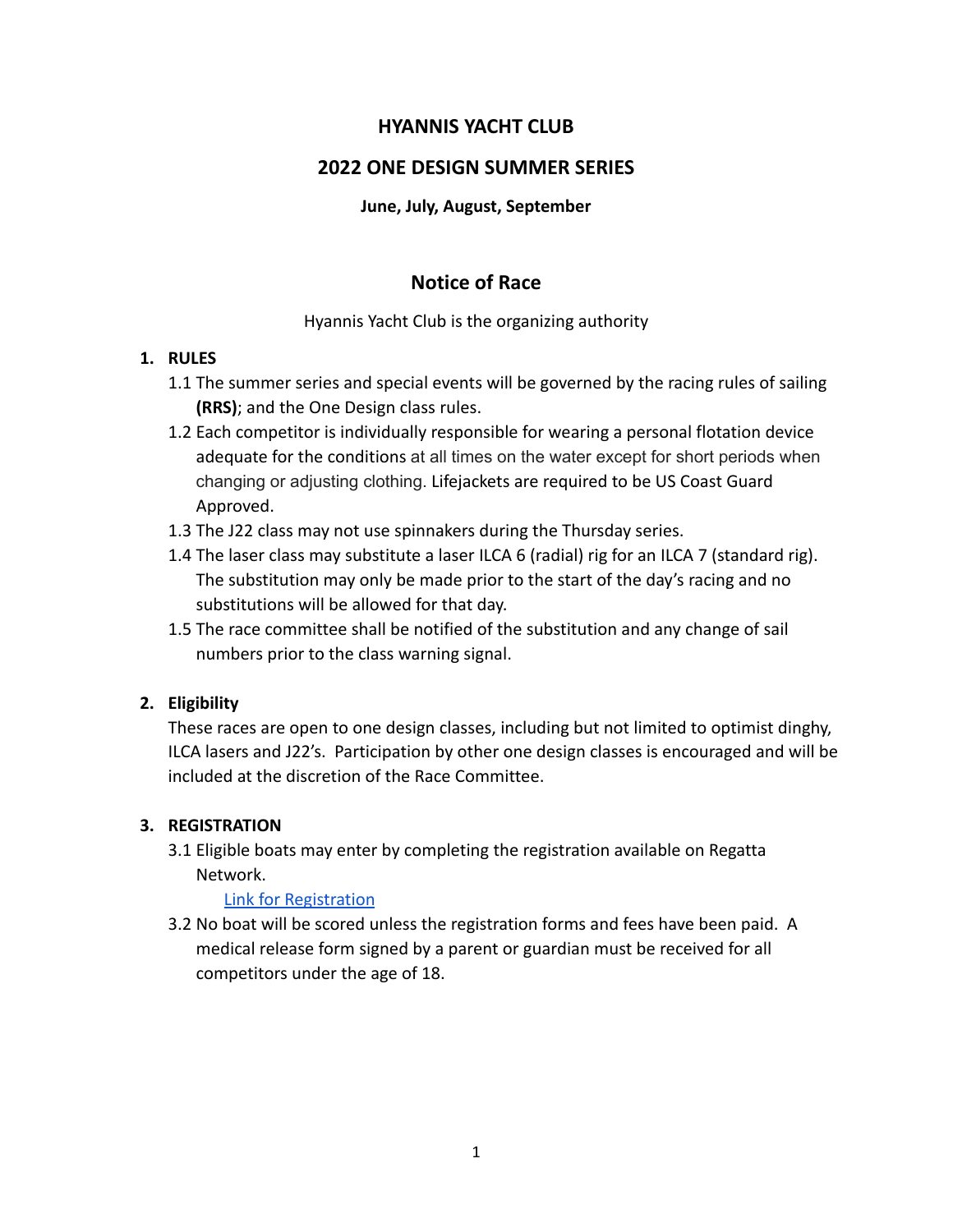### **4. FEES**

| Required fees are as follows for HYC members and non members<br><b>FLEET</b><br><b>RATE</b> |       |
|---------------------------------------------------------------------------------------------|-------|
| J22.                                                                                        | \$100 |
| <b>J22 UNDER 23.</b>                                                                        | \$60  |
| CLUB J22/THURSDAY.                                                                          | \$40  |
| CLUB J22/SEASON                                                                             | \$260 |
| <b>LASERS</b>                                                                               | \$110 |
| <b>LASERS UNDER 21.</b>                                                                     | \$70  |
| OPTIMISTS.                                                                                  | \$70  |

#### **5. Monthly Series and Special Events**

There will be a separate series for each month.

#### **6. Schedule**

6.1 June, July and August Thursday Series: Harbor start at 1715 First warning signal at 1800 June Thursday series: 2, 9, 16, 23, 30 July Thursday series: 7, 14, 21, 28 August Thursday series: 4, 11, 18, 25 6.2 June, July, August, September Series: Harbor start at 1015 First warning signal at 1100 June Sunday series: 5, 12, 19, 26 July Sunday series: 3, 10, 17, 24 August Sunday series: 7, 14, 21, 28 September Sunday series: 4, 11, 18, 25 6.3 July 4 Trophy Race: Harbor Start at 0915 First Warning signal at 1000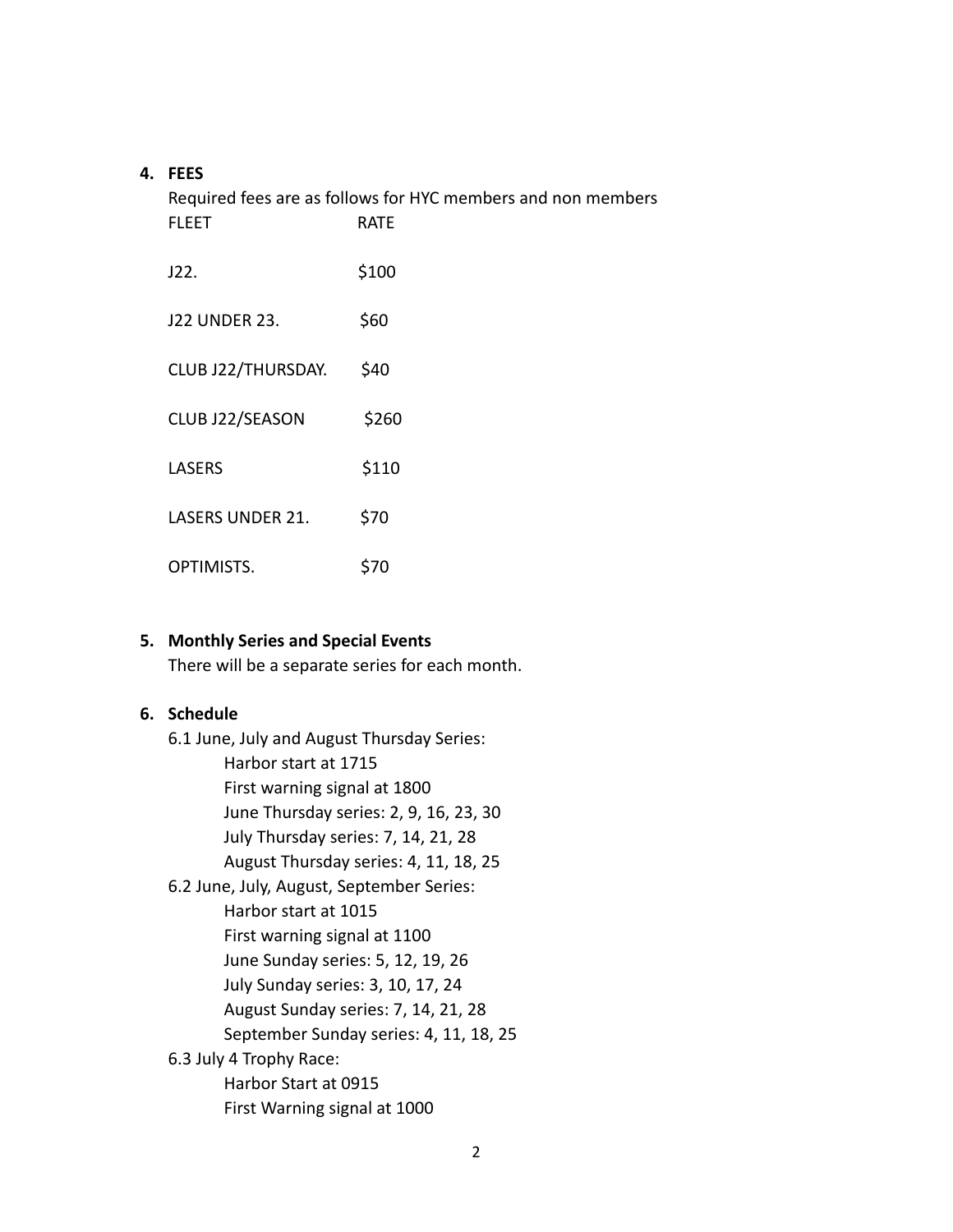Monday July 4, 2022 6.4 Labor Day Trophy Race: Harbor start at 1015 First warning signal at 1100 Monday September 5, 2022

## 7. **Sailing Instructions**

The sailing instructions will be available prior to the first race from the race committee office or the HYC website.

## 8. **Venue and Courses**

- 8.1 Lewis Bay, east of the shipping channel and Nantucket Sound, south of the Hyannisport breakwater. The Thursday series will be sailed in Lewis Bay. The Sunday series and trophy races may be raced in either venue. The Race Committee will post the sailing venue on the official notice board or communicate it verbally to each class prior to the harbor start.
- 8.2 Course to be sailed will be described in the Sailing Instructions.

## 9. **Radio Communications**

- 9.1 The race committee may use VHF radio for communication to boats in classes that can carry such device.
- 9.2 J22 competitors and coaches are required to carry an energized VHF radio and monitor the race committee channel.

#### 10. **PENALTIES**

10.1 The two turns penalty is replaced by the one turn penalty. This changes **RRS 44.1**.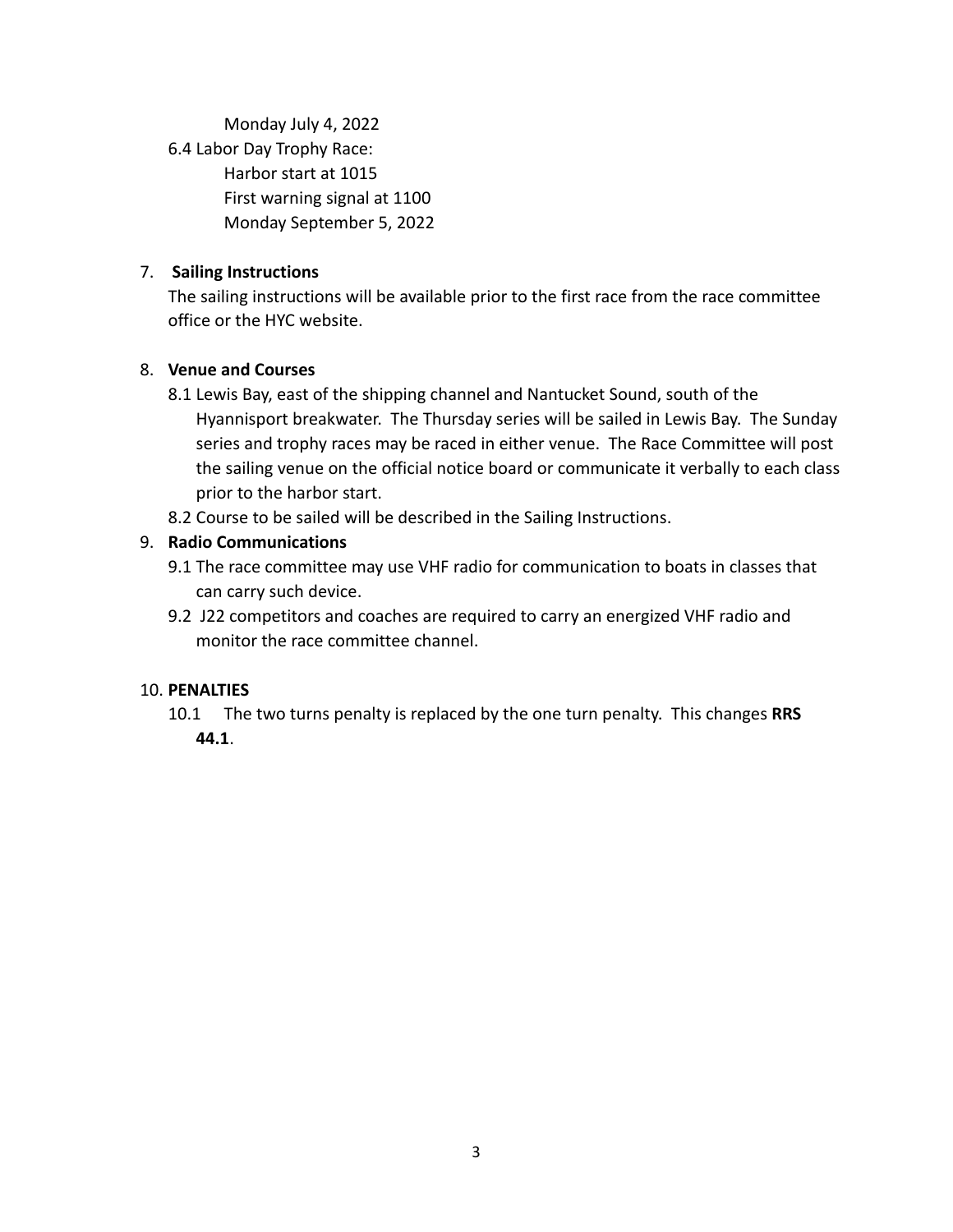## 11. **SCORING**

- 11.1 In each monthly series, a Thursday and Sunday series boat's worst score will be discarded after completing every five (5) races. If you sail 5 races you drop 1 race, if you sail 10 races you drop 2 races, etc.
- 11.2 The J22 Commodores Cup will consist of the results from the July and August Thursday series, the July 4 and Labor Day trophy races and Hyannis Regatta results.
- 11.3 The ILCA laser Commodore's Cup series will consist of the June, July and August Sunday series, the July 4 and Labor Day trophy races, and the scores from Hyannis Regatta for Commodore's Cup Series entrants.
- 11.4 The Commodore's Cup results will be determined by calculating the best 70% of all completed races included in the series and special races. This includes scores determined from not racing. No scores will be discarded in calculating Commodore's Cup results.

ex:

If 10 Races are completed, and you complete all 10, your best 7 scores count If 10 races are completed, and you sail 7, your 7 races count

If 10 races are completed, and you sail 5, your 5 races count plus two DNC

- 11.5 The ILCA (laser) classes will be scored based on the following divisions, ILCA 6 (radial), ILCA 7 (standard) and junior (under 18).
- 11.6 All fleets will use the low point scoring system for series and special races.

#### 12. **PRIZES**

12.1 Prizes will be awarded for the monthly series based on the number of boats in the class.

| Registered number of boats in each class Prizes to be awarded |                         |
|---------------------------------------------------------------|-------------------------|
| 3 boats                                                       | 1 <sup>st</sup>         |
| 4-5 boats                                                     | $1st$ and $2nd$         |
| 6 or more boats                                               | $1st$ , $2nd$ and $3rd$ |

- 12.2 One prize will be awarded to the winners (skipper and crew) of the Commodore's Cup and special trophy races.
- 12.3 Weekly recognition prizes will be awarded for the J22 and laser classes at the discretion of the fleet captains and race committee.